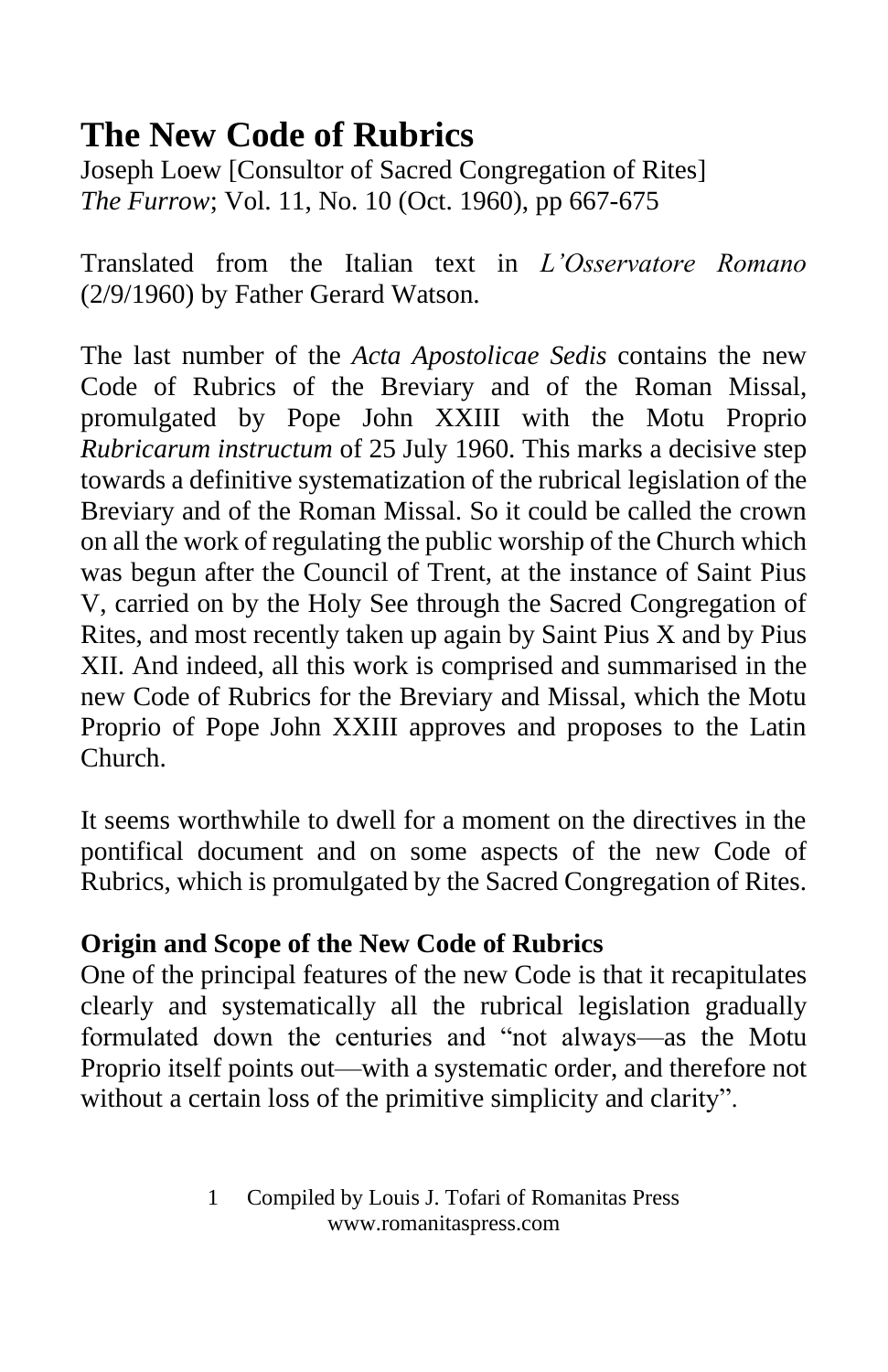The original nucleus of the Church's rubrical legislation were the *Rubricae generales* of the Breviary and Missal of Saint Pius V, which we still find at the beginning of those liturgical books. In the course of the succeeding centruies, there were added the numerous decrees and replies to queries which are assembled in the seven volumes of the *Decreta authentica* of the Sacred Congregation of Rites. More recently, when in 1911 Saint Pius took in hand the restoration of the liturgy, his liturgical directives were collected in the *Additiones et variationes in rubricis*, which were not fused with but juxtaposed to the preceding texts.

That was the situation when Pope Pius XII decided on a first simplification of the rubrics, with the Decree of the Sacred Congregation of Rites dated 23 March 1955. But it was only a partial simplification; and the Decree relating to it, received universally with such great favour, was added once more to the corpus of already existing rubrics, replacing them only in part.

After this first simplification, the Sacred Congregation of Rites, at the wish of Pius XII, and having in mind a reform of the Breviary which would fit into the wider plan of a general restoration of the liturgy, set in motion a consultation of the Episcopate to get a better idea of the problems and most pressing needs in regard to the Divine **Office** 

In that way Pius XII wanted a start to be made at once on the work of studying for a complete and systematic simplification of the rubrics.

In the meantime Pius XII died; and his successor, Pope John XXIII, not only confirmed what Pius had begun, but expressed the wish that it should be completed as soon as possible. And that too even after the announcement of the calling of an Ecumenical Council. For a

<sup>2</sup> Compiled by Louis J. Tofari of Romanitas Press www.romanitaspress.com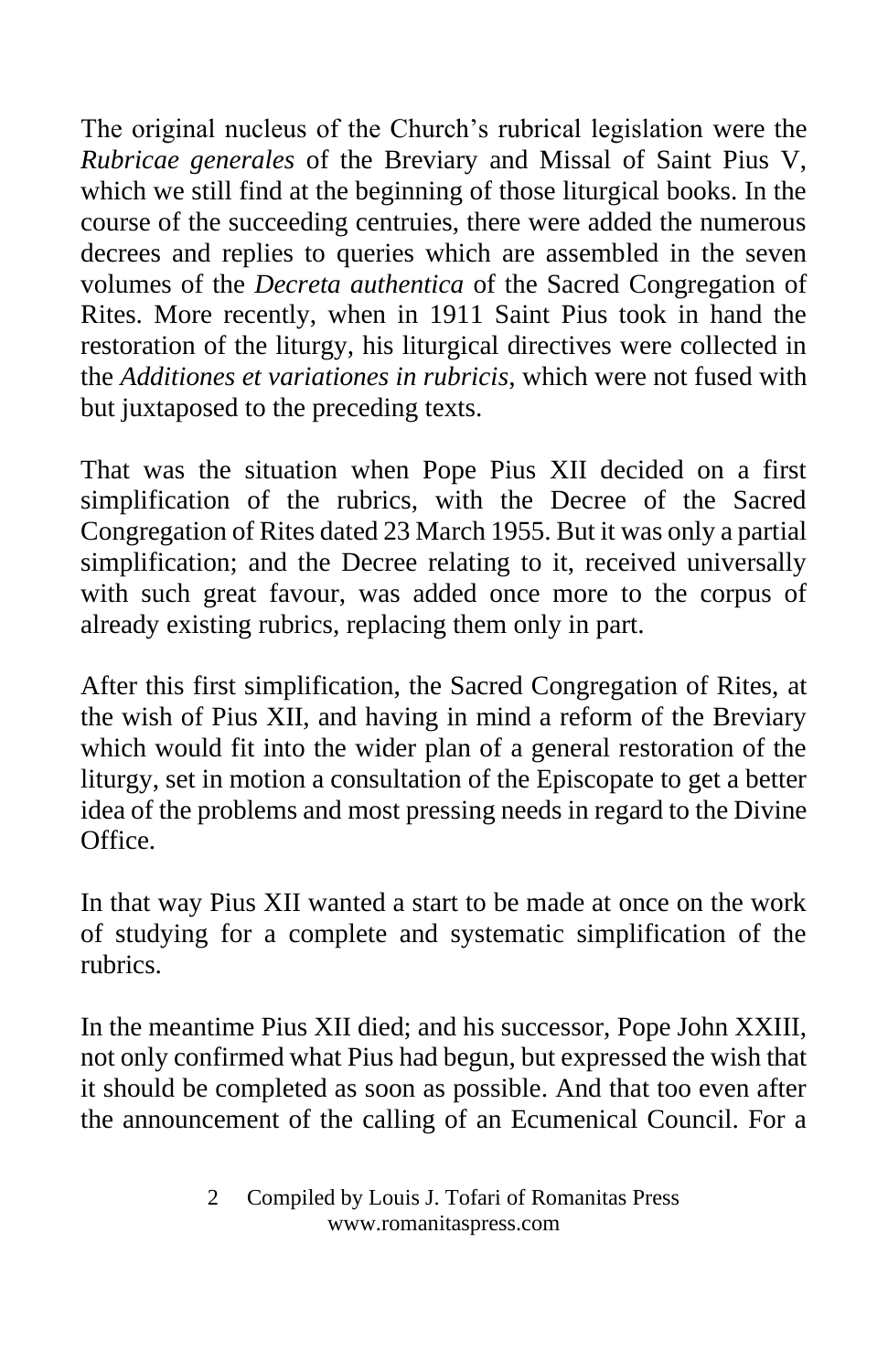Council, as was the case at Trent, will be able to examine and discuss general principles of liturgical reform and give directives, but it will be difficult for it to come down to the determination of individual rubrics. And so a compilation of rubrical legislation, already simplified and systematically presented, can lighten in no small way some tasks of the Fathers of the solemn Ecumenical Assembly.\*\*

\*\*COMPILER'S NOTE: It should be noted that when this statement was made, it was presumed that the authentic reforms undertaken by St. Pius X and then Pope Pius XII (and following the norms established by his Pian Commission and expounded in *Mediator Dei*) would simply be continued by the Second Vatican Council. In this respect, Fr. Loew's observation is correct, and hence how it should be regarded even in hindsight of what actually occurred (for more details, see Michael Davies, *Liturgical Time Bombs in Vatican II*).

The new Code of Rubrics is then the result of the work begun under Pius XII. Its purpose is to bring together the rubrical legislation contained in numerous different texts, to set it in order, simplify it, and reduced it to a system. Its systematic order, its clarity and its organic quality will allow an easier and more certain knowledge of the law. Just as the Code of Canon Law brought a new order and a new clarity, replacing the whole less systematic collection of earlier laws, so too the new Code of Rubrics should prove a first concrete and decisive step towards the preparation of the Code of Liturgical Law, which would collect all the liturgical legislation and put it in its proper order.

#### **The New Code of Rubrics**

The rubrical legislation in its new form is divided into three parts. First come the *Rubricae generales*, which refer both to the Breviary and the Missal, and comprise the general norms regarding the distinction and classification of the various liturgical days and the relation of precedence between them. Then come the *Rubricase generales Breviarii Romani*, or the norms which govern the

> 3 Compiled by Louis J. Tofari of Romanitas Press www.romanitaspress.com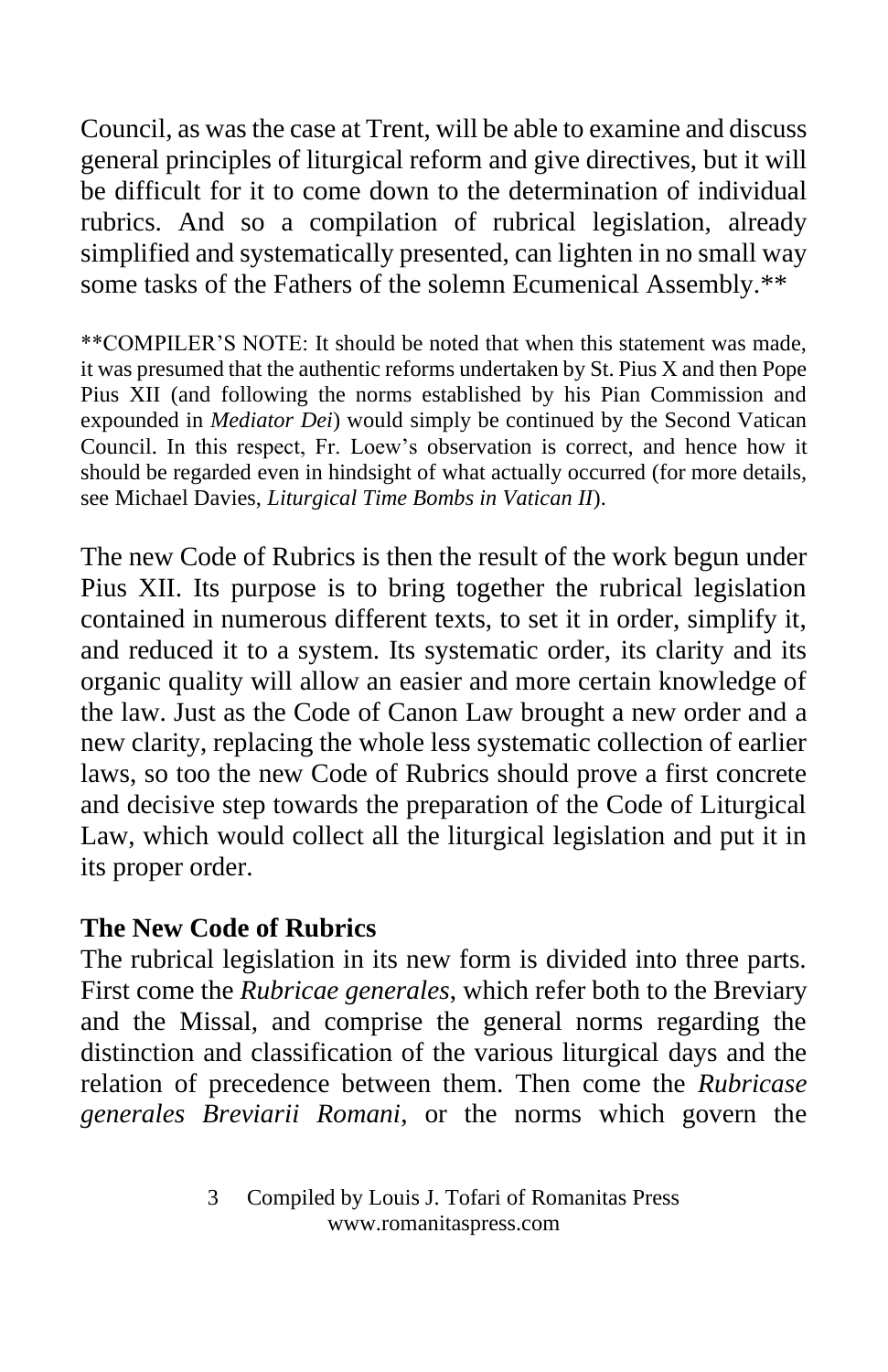disposition of the Divine Office on the different liturgical days and in its individual constituent parts. And finally there are the *Rubricae generales Missalis Romani*, with the regulations for the various kinds of Mass and parts of the Mass.

The union of the three parts makes a whole of 530 canons, numbered consecutively and independently of the parts, so as to facilitate the citation of individual regulations. It is clearly impossible to plunge into a minute examination of the richness of detail contained in the new Code. It seems more important to stop to underline the system on which the various parts and the individual chapters are drawn up. For in contrast with the system on which all the earlier texts of rubrical legislation were drawn up, contenting themselves with a bare enumeration of the regulations, the new Code puts forward along with the regulations those principles which serve to illuminate the practical deductions arrived at in the various articles. In that way we see clearly not only the text of the law, but also the inspiring principles and the very spirit of the law. Let us take, for example, the rules which determine the extension of the celebration of the individual liturgical days. They are governed by the general principle that the liturgical day is simply the natural day sanctified by the liturgical actions, in particular by the Divine Office and the Mass. Consequently the liturgical day too will have an extension corresponding to the natural day, beginning with Matins and ending with Compline. Only the Sundays and the feasts of the first class, the most solemn days, have a more extended celebration which begins with first Vespers on the evening of the preceding natural day. The regulations on the times of saying the Office, whether in choir or alone, derived from the same principle, complemented by that which states that the canonical hours by their very nature and structure are meant to sanctify the different hours of the natural day.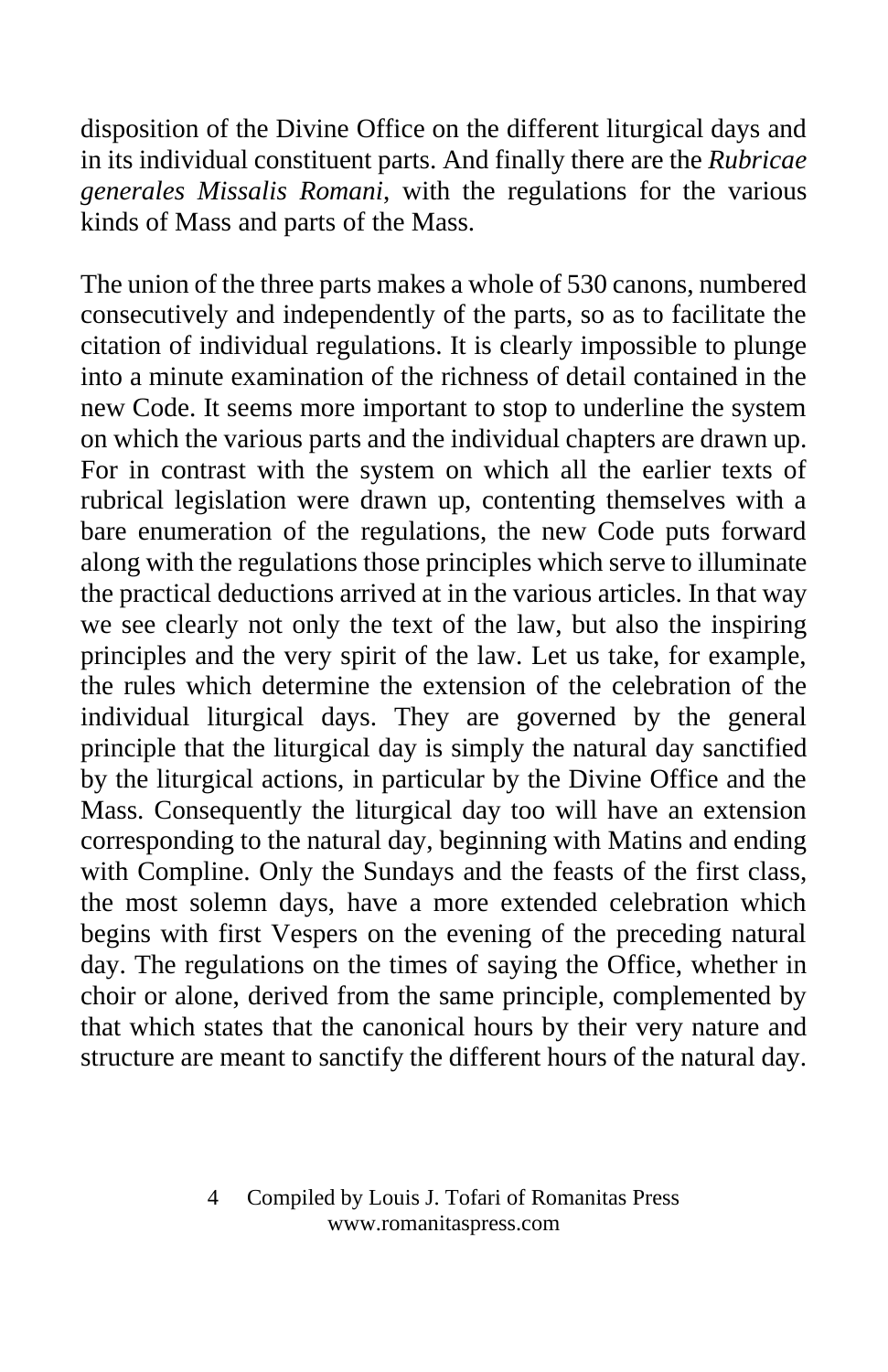#### **The Liturgical Gradation**

An aspect of the Code which completely new is the liturgical gradation. First of all, the double classification of the liturgical days on the basis of the degree and rite of the Office disappears. That is the consequence of the regulation stating that the whole antiphon is always to be recited before and after the psalm at all hours. We will no longer have, then, the distinction of the days into doubles and simples.

The numerous denominations so far in use will be replaced by the simpler classification of the liturgical days into four degrees, applied wholly or in part to the different categories of liturgical days. So, we will have the *Sundays* divided into Sundays of the first class (Advent and Lent) and Sundays of the second class (all the others). The *feasts* which in the calendar are now called "doubles of the first or of the second class" will be simply "feasts of the first or second class"; and the others, now called doubles and simples, will be collected in the "third class". The less full form of celebration, consisting simply of a commemoration made in the Office of the day occurring, will always be retained for the feasts.

The ferias too will be divided into four classes, in this way: ferias of the first class: Ash Wednesday and all Holy Week; ferias of the second class: Quarter Tense [Ember Days—Ed.] and the second part of Advent; ferias of the third class: the ferias of Lent and the first part of Advent; ferias of the fourth class: the ferias of Christmastide, Paschaltide and the ferias *per annum*.

The application of this classification in four grades to the different kinds of liturgical days makes it easy to reckon the precedence between them, since a day from an inferior class cannot outrank one from a higher class. Earlier criteria will be abolished and that precedence will be regulated solely on the basis of an adjoined "table

<sup>5</sup> Compiled by Louis J. Tofari of Romanitas Press www.romanitaspress.com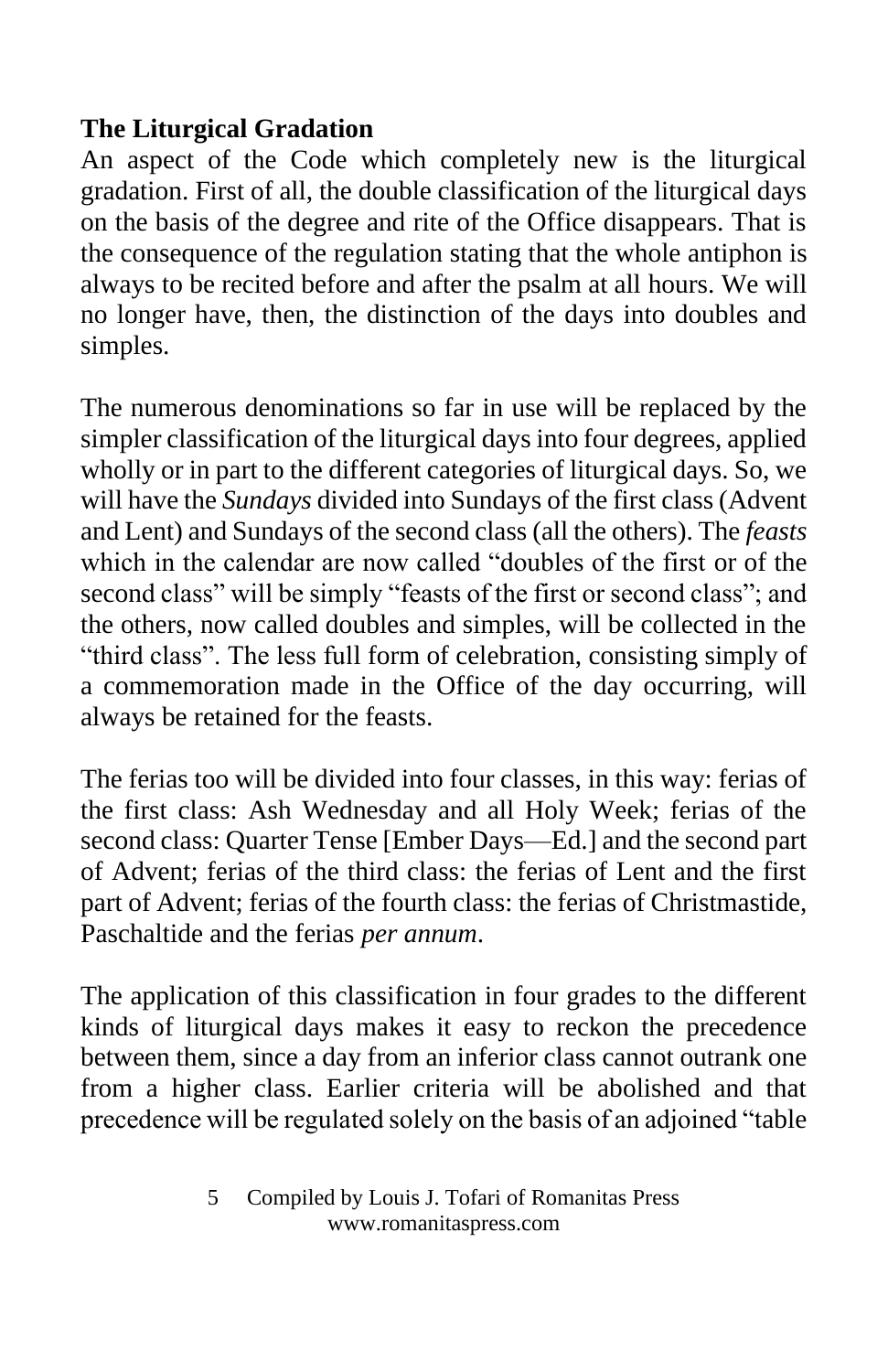of precedence" which assembles and orders the various liturgical days on the basis of their class and the importance of single days in the same class.

Remaining in the sphere of the liturgical gradation, the application of these four degrees or classes to the Votive Masses and Masses for the Dead is also completely new. On this division Votive Masses and Masses for the Dead are arranged on the basis of their importance or the importance of the aim for which they are assigned. Moreover, the very settling of which class a Votive Mass belong to already establishes of itself those liturgical days on which it is or is not allowed. For the rank of the day on which a Votive Mass or Mass for the Dead is allowed corresponds to the class to which the Mass itself belongs. So for example, a Votive Mass of the second class is a Mass that can be celebrated on a day which is also of the second class; a Votive Mass of the third class is a Mass which is allowed on all the days of the third class; and a Votive Mass of the fourth class is a Mass which can be celebrated only on days of the fourth class, that is, on the ordinary ferias.

The rank or class of the individual liturgical days has an influence too on the arrangement of the Office. Let us say at once that the structure of the Office remains the traditional one, with the whole "*cursus*" of the seven canonical Hours, from Matins to Compline. An eventual rearrangement of the daily "*cursus*" of the official prayer of the Church may possibly be included in the "*altiora principia*" concerning the liturgical reform which, as the Holy Father indicates, will be proposed for the consideration of the Fathers of the future Council; but it was certainly not included in the rearrangement of the rubrical legislation.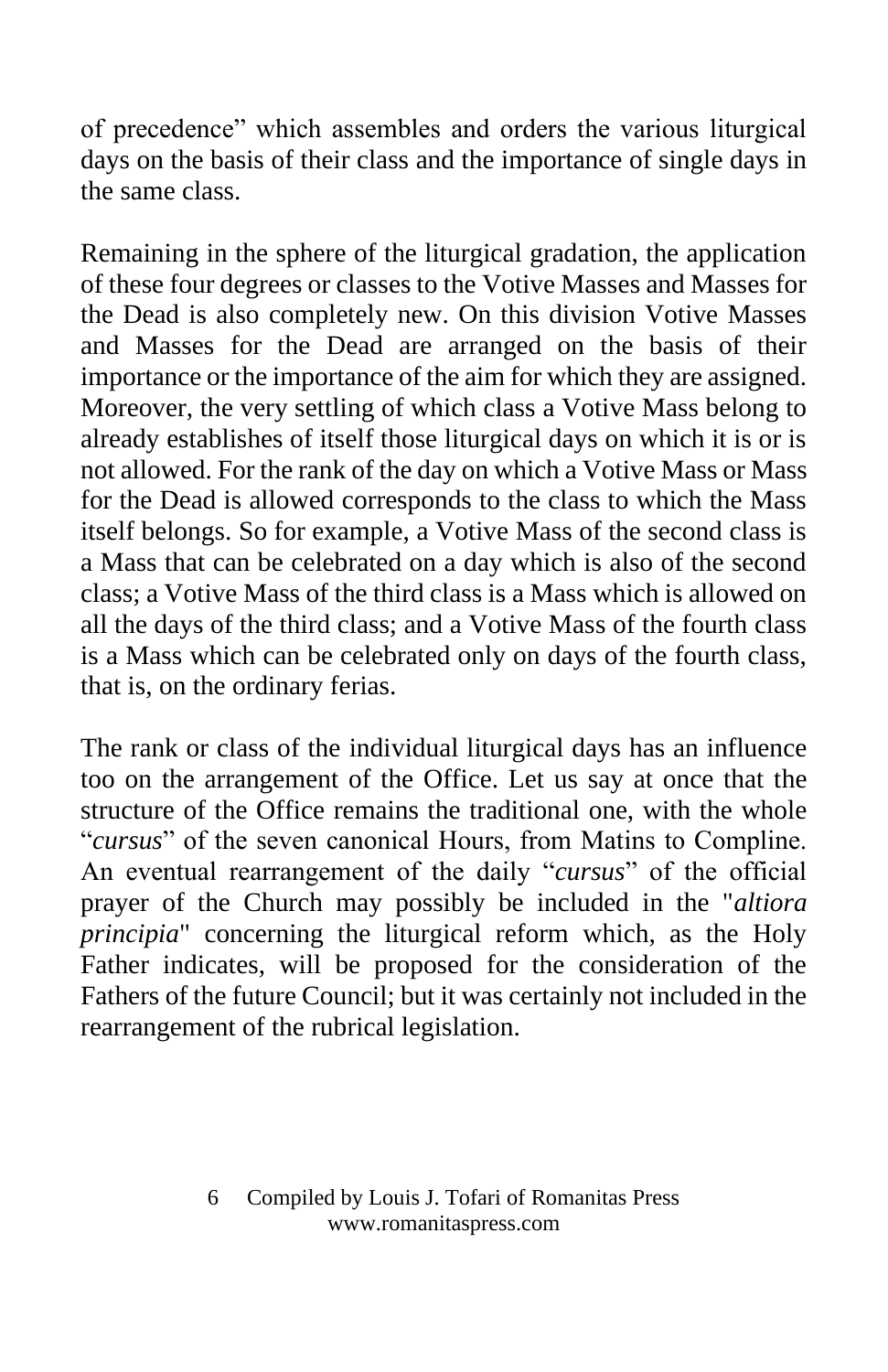#### **The Arrangement of the Office**

Another feature which has remained unchanged is the single form of the Office, both for choral and individual recitation. One hears requests constantly and from all sides for the suppression of the strictly choral sections, such as the responsories, the versicles and the benedictions. It is perhaps too easy to forget the value of details which induce us so much towards reflection and are so efficacious in spiritual formation. The one difference between the choral and private recitation will be the introduction of the versicle "*Domine, exaudi orationem meam*" in place of the "*Dominus vobiscum*". Here it is a question of a substitution which already has a precedent in the recitation of the Office by those who are not deacons.

The part which will be subject to greater modifications at once is Matins, which for the greater part of the year will have one Nocturn with nine psalms and three lessons.

More precisely, the following will have Matins with one Nocturn of nine psalms and three lessons: all Sundays; all ferias except those of the Triduum Sacrum; vigils; feasts of the third class; days of the Octave of Christmas, and the *Officium S. Mariae in Sabbato*. On the other hand, the feasts of the first and second class and the ferias of the Triduum Sacrum will retain the Matins with three Nocturns, and therefore the nine psalms and nine lessons. Easter and Pentecost with their respective octaves retain the traditional arrangement of Matins with three psalms and three lessons.

This reduction of Matins is the shortening the Holy Father alludes to in the Motu Proprio as an easing of the daily *pensum* of the Office, an alleviation sought by many bishops in their concern above all of the many priests who are every day more and more burdened with pastoral cares. It is the same spirit as inspired the first simplification of 1955, when the semidoubles were reduced to simples with the

<sup>7</sup> Compiled by Louis J. Tofari of Romanitas Press www.romanitaspress.com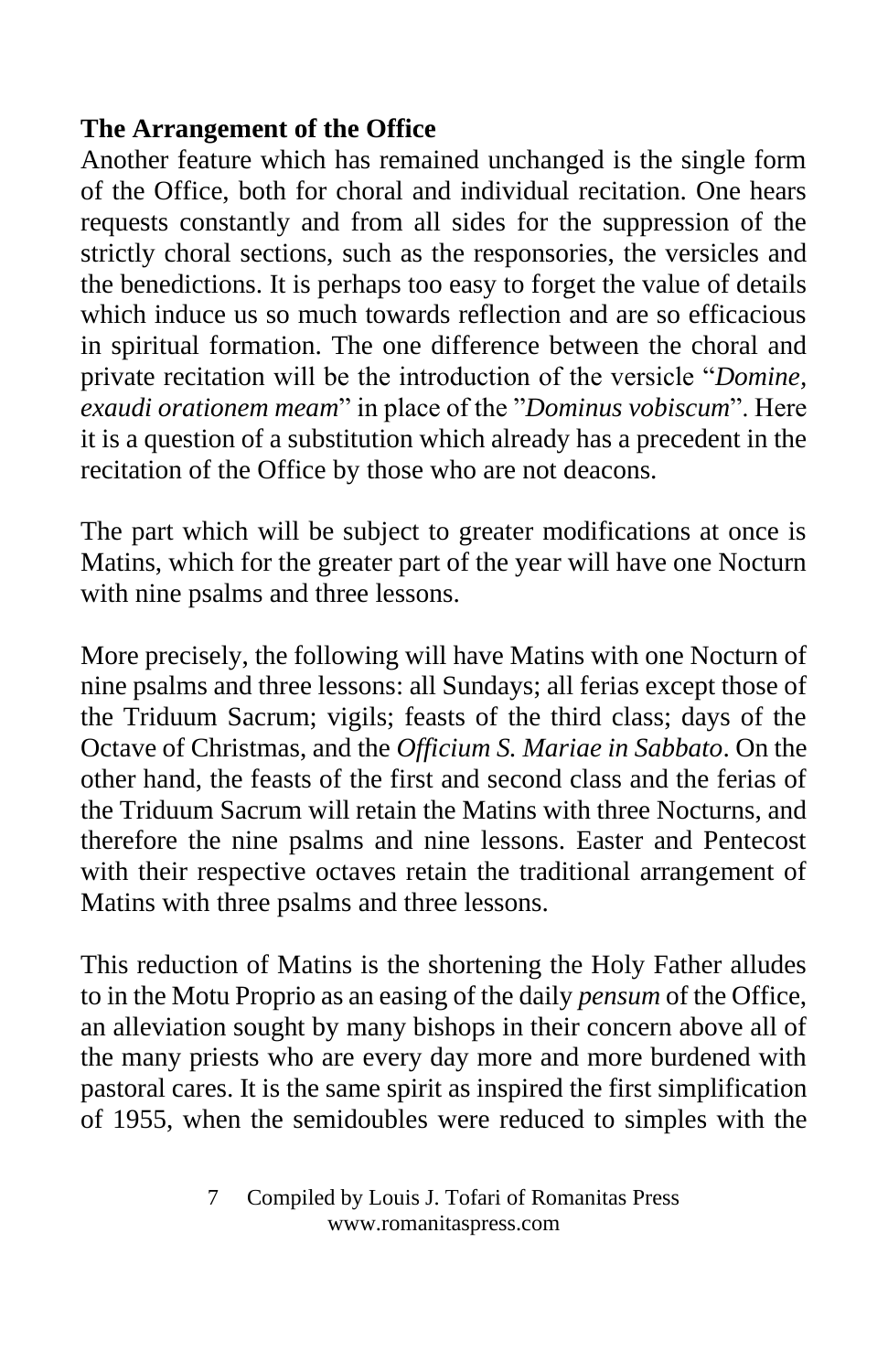consequent reduction of Matins to one Nocturn: and that was inspired by the necessity of giving more opportunity for prayer made in calm and tranquility of spirit. Now that principle has been extended to almost all the days of the year, Sundays included.

In practice, then, Matins will have: on Sundays, two lesson from Scripture and a patristic lesson or commentary on the Gospel of the day; on feasts, two lessons from Scripture and one from the life of the saint; while the ferias will retain their arrangement of three lessons either from Scripture or of commentary on the Gospel of the day.

As we have indicated, the feasts of the first and second class, and the ferias of the Triduum Sacrum retain Matins with nine lessons. These are days of greater solemnity, on which the reduction of Matins would have involved the sacrifice of some of the finest patristic passages in the liturgical year.

### **The Calendar**

Attached to the new Code of Rubrics is the new edition of the Calendar of the Breviary and of the Roman Missal, revised on the basis of the new classification of the feasts.

The same spirit that guided the compilation of the Code of Rubrics has presided over the revision of the Calendar: there was no desire to create anything new, but simply to present what already existed in a simpler and clearer form, always carefully considering anything that could make the earlier regulations more in accordance with modern needs.

So in practice we still find in the Calendar all the feasts that were in it up till now. The exceptions are feasts in honour of the same mystery or the same saint which occur twice. On the basis of that

<sup>8</sup> Compiled by Louis J. Tofari of Romanitas Press www.romanitaspress.com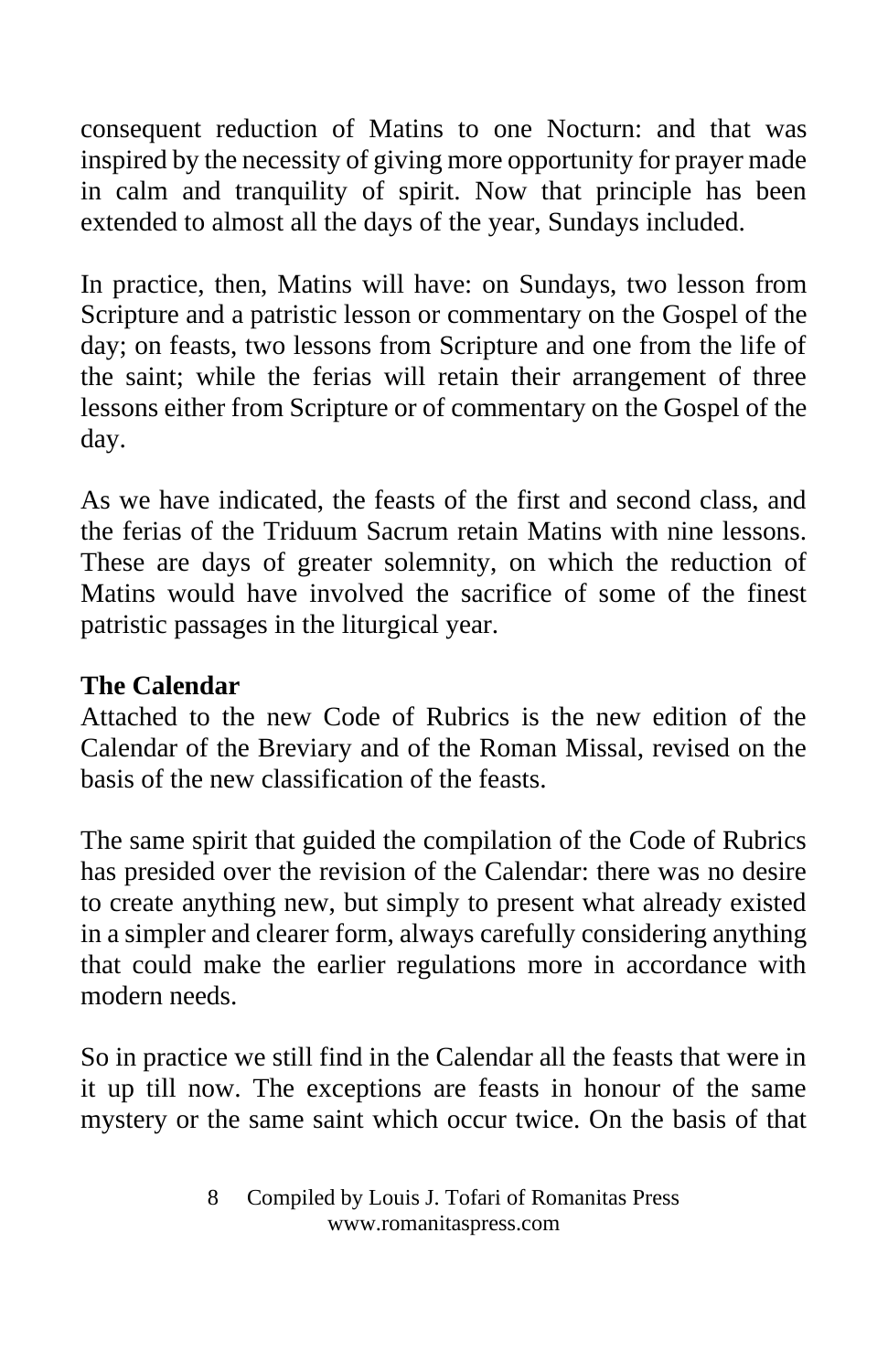principle, one of the two feasts of the Chair of Saint Peter (18 January), one of the two in honour of the Holy Cross (3 May), one of the two in honour of Saint Michael the Archangel (8 May), and Saint John before the Latin Gate (6 May), are removed. Also eliminated are the feasts of Saint Leo II: a feast deriving from a wrong interpretation of texts referring to the "second feasts" of Saint Leo I, that is, the translation of the holy Pope; and the feasts of Saint Anacletus (13 July), which no different from that of Saint Cletus, celebrated on 26 April together with Saint Marcellinus.

Other feasts are reduced to a simple commemoration, because of their local character, or rather uncertain historical elements; among them the feast of the Seven Dolours of Our Lady on Friday of Passion Week, the feasts of Our Lady of Carmel and of Ransom; the feast of the Stigmata of Saint Francis; the feast of Saint George, Saint Alexius and Saint Eustachius.

### **Some Pastoral Aspects**

A work which was based on the principle of criticism of the sources would have certainly demanded other enactments; but, we repeat, there was no desire to create anything new, but only to redraft and revise what already existed, or perhaps simply touching up where it appeared necessary. The only substantial modification is the new classification of feasts, into three ranks; and the regrouping of all the feasts up till now double or single into single class, the third.

We have referred to some new or special aspects of the new Code of Rubrics. It would not indeed be possible to review even briefly all the details in which the Code abounds.

But it would be an incomplete and inexact view of the new Code to consider it merely as a dry collection of rubrical laws whose end is themselves, or as limited simply to a precise and prudent ordering

<sup>9</sup> Compiled by Louis J. Tofari of Romanitas Press www.romanitaspress.com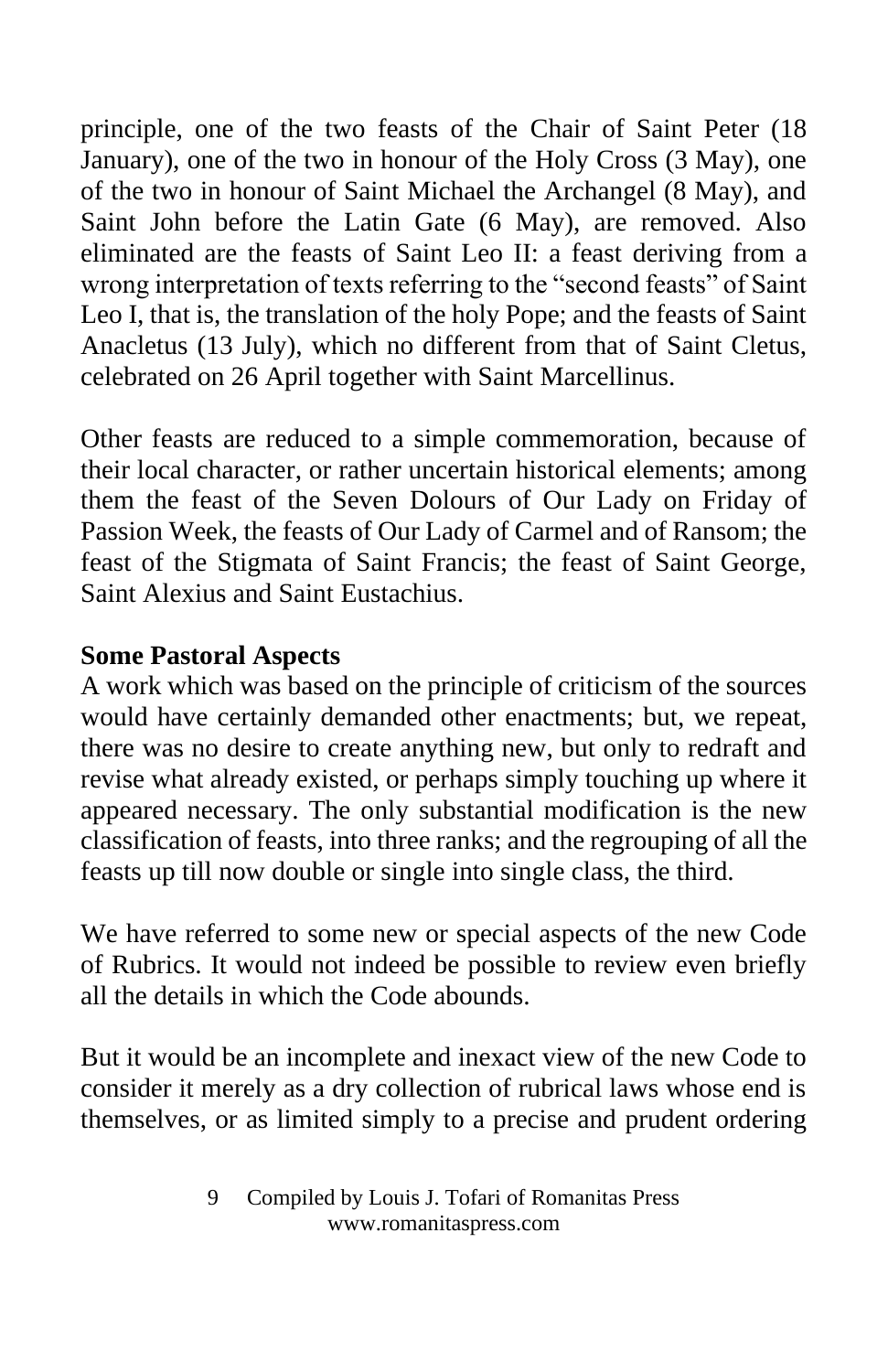of the external form of the rendering of worship. It would be the same mistake as wishing to consider the Liturgy as limited simply to a knowledge of the rubrics, excluding completely its dogmatical, historical and doctrinal, and ascetical elements.

And it seems indeed that one of the essential aspects of the new Code of Rubrics is just that of having united a determination of the form of worship which is precise and regulated even in detail to a pastoral vision of the Liturgy. In that way it offers the priest an instrument for pastoral work which is certainly not to be despised. One first feature of this pastoral aspect is the precedence which Sunday takes over all the feasts which are not of the first class. It is the crown of the work of reform begun by Saint Pius X to restore its regular celebration as the "day of the Lord", with the double significance of weekly commemoration of Easter and of Baptism.

A second feature of pastoral value is the realisation of a distinct predominance of the cycle of the Time, with the celebration of the mystery of the Redemption, over the cycle of the Saints. In this way is assured the observance of the periods which are, as it were, the fulcrum of the liturgical yar. Quarter Tense will almost always be assured, giving way only to the feasts of the second class. A like preeminence will also be enjoyed by the last period of Advent, from 17 to 24 December, the ferias characterised by the "O" antiphons. All Lent, too, with its ferias raised to the rank of third class, will take precedence over the ordinary feasts of saints, which will be reduced in practice to simple commemorations. Above all, the full celebration of Lent, with the Office and Mass of the Time, which is obligatory every day even in choir, takes on a special value because of the richness of ascetical elements which are meant for the spiritual life of the priest himself, and the catechetical riches which the liturgy of the time contains as a timely preparation of the faithful for **Easter**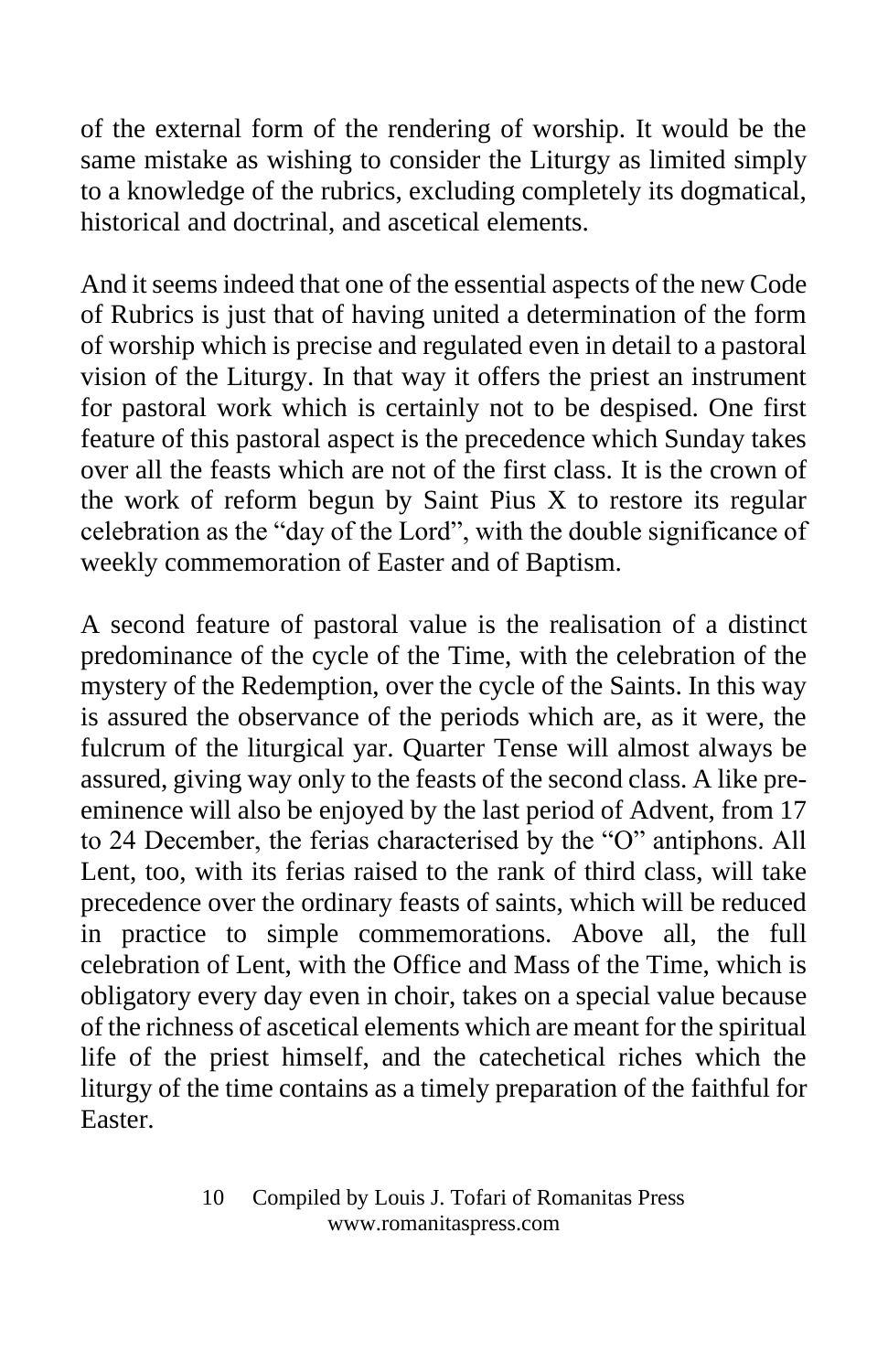A third and new feature in this pastoral aspect is the institution of a group of Votive Masses meant to emphasis certain special celebrations, such as anniversaries of the parishes or of the parish priest, or for special institutions or occasions, such as missions to the people, or particular assemblies. In this way the celebration of the Mass, with its own chosen and appropriate content, is no longer a merely decorative element, but of real vitality through the immediacy it acquires by its nearness to the sentiments which the particular celebration awakes in the participants.

A final feature we would like to stress is the part allotted to the bishops in the ordering of the Liturgy in their respective dioceses. This tendency, which was begun with the reforms carried out in recent years, finds an even wider field in the new Code of Rubrics. The bishop no longer stands merely as the guard who sees that the law is observed, but he becomes its soul, applying the law to concrete cases on the basis of the needs and necessities of his flock. He no longer has merely the power of imposing an *oratio imperata* or allowing or ordering a Mass *pro re gravi*, but has the duty of studying the particular concrete conditions of his territory, and of applying the general rules. On the basis of the principle, for example, bishops are given the power to fix for the celebration of the Lesser Litanies another date more suitable to the circumstances and to the traditions of the people, even though as a general rule they remain fixed for the three days before the Ascension. It is easy to see the pastoral value of a rule of this kind, which allows the restoration of vitality to an institution which had lost all its importance in some nations because of their geographical position, for the time of celebration was completely at variance with its aim, that is, to implore God's blessing on the ripening crops. And the bishop is given full faculties to arrange as he thinks best, without having direct recourse to the Holy See.

11 Compiled by Louis J. Tofari of Romanitas Press www.romanitaspress.com